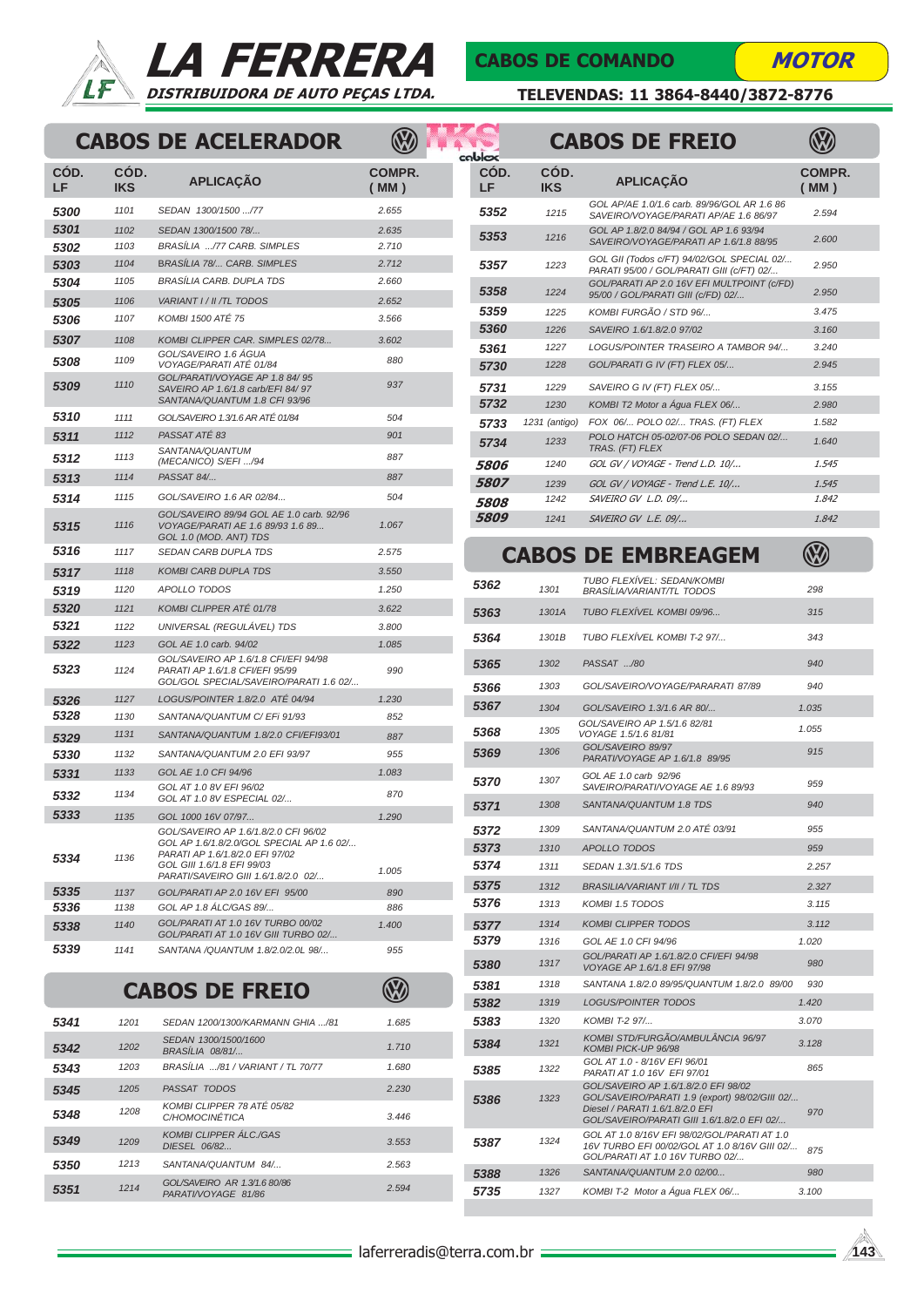

## LA FERRERA DISTRIBUIDORA DE AUTO PEÇAS LTDA.

**V** 

#### CABOS DE COMANDO

**MOTOR** 

TELEVENDAS: 11 3864-8440/3872-8776

## CABOS DE VELOCÍMETRO

| COD.<br>LF | COD.<br><b>IKS</b> | <b>APLICAÇÃO</b>                                              | <b>COMPR.</b> | COD.<br>LF   |
|------------|--------------------|---------------------------------------------------------------|---------------|--------------|
| 5389       | 1401               | SEDAN 1200/1300/1500/1600<br>VARIANT / TL TODOS               | 1.225         | 5428         |
| 5390       | 1404               | PASSAT /84                                                    | 1.265         | 5428         |
| 5391       | 1405               | PASSAT 85/<br>SANTANA/QUANTUM (MEC.)  06/89                   | 1.287         |              |
| 5392       | 1406               | <b>BRASÍLIA TODOS</b>                                         | 1.065         |              |
| 5393       | 1407               | <b>VARIANT II TODOS</b>                                       | 1.350         | <b>CAI</b>   |
| 5394       | 1408               | GOL/SAVEIRO 1.3/1.6 AR 80/                                    | 1.300         | 5811         |
| 5395       | 1409               | GOL/SAVEIRO/VOYAGE/PARATI 81/87                               | 1.000         | 5812         |
| 5396       | 1410               | GOL/SAVEIRO AP ATÉ 06/90<br>VOYAGE/PARATI 88 ATÉ 06/90        | 1.000         | 5813         |
| 5397       | 1412               | KOMBI 1200 / 1500 67/75                                       | 2.060         |              |
| 5398       | 1413               | KOMBI TODOS 76 ATÉ 2005                                       | 2.450         | 5814         |
| 5400       | 1415               | GOL 1.0 (MOD ANTIGO) ATÉ 94<br>SAVEIRO/VOYAGE/PARATI_07/90    | 1.115         | 5815<br>5816 |
| 5401       | 1416               | SANTANA/QUANTUM (MEC.) 07/89                                  | 1.290         | 5817         |
| 5402       | 1417               | GOL AE 1.0 CFI 94/96<br>GOL/PARATI AP 1.6/1.8 CFI 94/97       | 1.070         | 5818         |
| 5405       | 1420               | LOGUS C/ EFI 94                                               | 875           | 5819<br>5820 |
| 5406       | 1421               | POINTER C/ EFI 94/                                            | 920           | 5821         |
| 5407       | 1422               | GOL/PARATI AP 1.6/1.8 EFI 95/97                               | 1.100         | 5822         |
| 5736       | 1423               | GOL CHT 1.6 / GTI 1.8<br>PARATI/SAVEIRO/VOYAGE ALC/GAS, 88/94 | 1.150         |              |
| 5737       | 1424               | KOMBI T2 Motor a Água FLEX 06/                                | 730           |              |
|            |                    | CAROS DE CAPO                                                 |               | <b>FA01</b>  |

#### CABOS DE CAPÔ

| 5408  | 1501  | <b>BRASÍIA / VARIANT II TDS</b>                                                                                                  | 1.715 |
|-------|-------|----------------------------------------------------------------------------------------------------------------------------------|-------|
| 5409  | 1503  | PASSAT 11/78                                                                                                                     | 1.603 |
| 5410  | 1503A | PASSAT C/ALAVANCA 11/78                                                                                                          | 1.603 |
| 5411  | 1504  | GOL/SAVEIRO/VOYAGE/PARATI<br>$(S/BOTÃO)$ ATÉ 83                                                                                  | 1.615 |
| 5412  | 1505  | GOL/SAVEIRO/PARATI/VOYAGE AR<br>(C/BOTÃO) 84/87                                                                                  | 1.605 |
| 5413  | 1506  | GOL/SAVEIRO ÁGUA TDS<br>VOYAGE/PARATI (S/ALAVANCA) 87/97                                                                         | 1.740 |
| 5414  | 1506A | GOL/SAVEIRO ÁGUA TDS<br>VOYAGE/PARATI (C/ALAVANCA) 87/97                                                                         | 1.740 |
| 5415  | 1507  | SANTANA/QUANT (S/ALAV.) ATÉ 03/91                                                                                                | 2.015 |
| 5416  | 1508  | SANTANA/QUANT (C/ALAV.) ATÉ 03/91                                                                                                | 2.015 |
| 5417  | 1509  | SEDAN 1200/1300 TDS C/BOTÃO                                                                                                      | 1.472 |
| 5418  | 1510  | SEDAN 1600 67/70 S/BOTÃO<br>VARIANTI / TL TDS S/BOTÃO                                                                            | 1.850 |
| 5419  | 1511  | SANTANA/QUANTUM (C/ALAV) 04/91                                                                                                   | 1.985 |
| 5420  | 1514  | GOL GII 94/02/GOL SPECIAL GII 99/<br>SAVEIRO 97/00/PARATI 95/99 (C/Alavanca)                                                     | 1.735 |
| 5420A | 1517  | GOL GII 94/02/GOL SPECIAL GII 99/<br>SAVEIRO 97/00/PARATI 95/99 (S/Alavanca)                                                     | 1.735 |
| 5421  | 1515  | SANTANA/QUANTUM (S/ALAV) 04/91                                                                                                   | 1.985 |
| 5422  | 1516  | ALAVANCA P/ CABO DE CAPÔ - PASSAT<br>SANTANA/GOL/SAVEIRO/VOYAGE/PARATI TDS                                                       | 1.985 |
| 5738  | 1518  | GOL/SAVEIRO/PARATI G III / IV ALC/GAS<br>02/05 (S/ALAVANCA)<br>FOX FLEX 03/05 (S/ALAVANCA)<br>GOL (Argentino) 99/03 (S/ALAVANCA) | 1.770 |
| 5738A | 1518A | <b>IDEM ACIMA COM ALAVANCA</b>                                                                                                   |       |
| 5739  | 1519  | GOL/PARATI/SAVEIRO G III / IV ALC/GAS<br>05/ (S/ALAVANCA)                                                                        | 1.770 |
| 5739A | 1519A | <b>IDEM ACIMA COM ALAVANCA</b>                                                                                                   |       |
| 5740  | 1520  | FOX 05/ SPACEFOX 06/ FLEX (S/ALAV.)                                                                                              | 1.718 |
| 5740A | 1520A | <b>IDEM ACIMA COM ALAVANCA</b>                                                                                                   |       |
| 5741  | 1521  | POLO CLASSIC GAS. 96/ (S/ALAVANCA)                                                                                               | 1.833 |
| 5810  | 1522  | GOL / SAVEIRO GV 07/                                                                                                             | 1.745 |

| coblex     |                    | <b>CABOS DE TRAVA BANCO</b>                                                                   |        |
|------------|--------------------|-----------------------------------------------------------------------------------------------|--------|
| CÓD.<br>LF | CÓD.<br><b>IKS</b> | <b>APLICAÇÃO</b>                                                                              | COMPR. |
| 5428       | 1610               | GOL (Longo Banco Reclinavél) 94/97<br>PARATI / GOL GII 95/97 / LOGUS 95/96 (Longo)            | 785    |
| 5428A      | 1611               | GOL (Curto) SAVEIRO (Curto Banco Reclinavél)<br>94/97 / PARATI / GOL GII/ LOGUS 95/97 (Curto) | 405    |

#### **D**<br>Tord CABOS DE ENGATE E SELEÇÃO

| 5811               | 1901<br>antigo | <b>ENGATE</b><br>LOGUS / POINTER AP 2.0 92/96               | 1.310 |
|--------------------|----------------|-------------------------------------------------------------|-------|
| 5812               | 1902<br>antigo | <b>SELECÃO</b><br>LOGUS / POINTER AP 2.0 92/96              | 1.313 |
| 5813               | 1903<br>antigo | <b>ENGATE</b><br>LOGUS AP/AE/ POINTER AP 1.6/1.8/2.0 92/96  | 1.310 |
| 5814               | 1904<br>antigo | <b>SELECÃO</b><br>LOGUS AP/AE/ POINTER AP 1.6/1.8/2.0 92/96 | 1.313 |
| 5815               | 1905           | <b>ENGATE -</b> POLO CLSSIC 96/00                           | 1.300 |
| 5816               | 1906           | <b>SELECÃO - POLO CLSSIC 96/00</b>                          | 1.300 |
| 5817               | 1907           | <b>ENGATE - POLO Mod. Novo 01/</b>                          | 1.270 |
| 5818               | 1908           | <b>SELECÃO</b> - POLO Mod. Novo 01/                         | 1.140 |
| <i><b>5819</b></i> | 1909           | <b>ENGATE -</b> FOX / SPACEFOX 04/                          | 1.280 |
| <i><b>5820</b></i> | 1910           | <b>SELECÃO - FOX / SPACEFOX 04/</b>                         | 1.155 |
| 5821               | 1913           | <b>ENGATE - GOL GV 08/</b>                                  | 1.260 |
| 5822               | 1914           | <b>SELECÃO</b> - GOL GV 08/                                 | 1.125 |

|       |      | <b>CABOS DE ACELERADOR</b>                                                   |       |
|-------|------|------------------------------------------------------------------------------|-------|
| 5430  | 2101 | CORCEL II/BELINA II/PAMPA 05/83                                              | 895   |
| 5432  | 2103 | DEL REY/SCALA/PAMPA 4x2<br>MOTOR VW 1.8 08/89 /                              | 1.077 |
| 5433  | 2104 | ESCORT MOTOR CHT S/AR COND. 87/                                              | 1.140 |
| 5434  | 2105 | CORCEL II/BELINA II/ D. REY S/AR COND.<br>PAMPA 4x2 83 A 89/PAMPA 4x4 TODOS  | 1.090 |
| 5435  | 2106 | CORCEL I / BELINA I 75/                                                      | 928   |
| 5436  | 2107 | ESCORT AE 1.6 CARB. 93/94                                                    | 1.375 |
| 5436A | 2131 | ESCORT ZETEC 1.6 02-00/11-02                                                 | 812   |
| 5437  | 2108 | ESCORT GUARUJA AP 1.8 89/94<br><b>VERONA 89/93</b>                           | 1.250 |
| 5437A | 2132 | ESCORT ZETEC 1.8 16V 09-96/11-02                                             | 1.320 |
| 5439  | 2113 | ESCORT HOBBY AE 1.0 CARB. 93/96                                              | 1.350 |
| 5439A | 2135 | ESCORT 07-86/11-92                                                           | 1.160 |
| 5440  | 2114 | ESCORT AE1.6 ALC/GAS. 92/                                                    | 1.359 |
| 5440A | 2134 | ESCORT / VERONA 1.6/1.8 CFI 06-94/09-96                                      | 1.295 |
| 5441  | 2115 | <i>ESCORT NERONA AP 1.8/2.0 92/94</i>                                        | 1.230 |
| 5442A | 2133 | ESCORT / VERONA EFI 05-94/09-96<br>ESCORT CONVERSIVEL AP 2.0 EFI 05-94/08-95 | 1.377 |
| 5444  | 2121 | FIESTA 1.0/1.3 ENDURA-E 96/99<br>COURIER 1.3 ENDURA-E 97/99                  | 1.843 |
| 5444A | 2122 | FIESTA ZETEC / COURIER ZETEC 1.4 16V 96/99 760                               |       |
| 5445  | 2123 | KA 1.0 97/99                                                                 | 1.560 |
| 5787  | 2136 | FIESTA ZETEC / COURIER ZETEC 1.6 99/03                                       | 980   |
| 5788  | 2137 | FIESTA ZETEC 1.0 09-99/09-03                                                 | 996   |
| 5789  | 2138 | FIESTA 09-03/08-04/ COURIER 09-03/                                           | 964   |
| 5790  | 2139 | FIESTA 02/ ECOSPORT 1.0 SUPERCHARGE 1.000<br>ECOSPORT 1.6 ZETEC 01-03/       |       |
| 5791  | 2140 | KA ZETEC 1.0 08-99/09-03                                                     | 1.015 |
| 5791A | 2141 | KA ZETEC 1.0 10-03/                                                          | 943   |
| 5792  | 2142 | KA ZETEC 1.6 02-01/                                                          | 962   |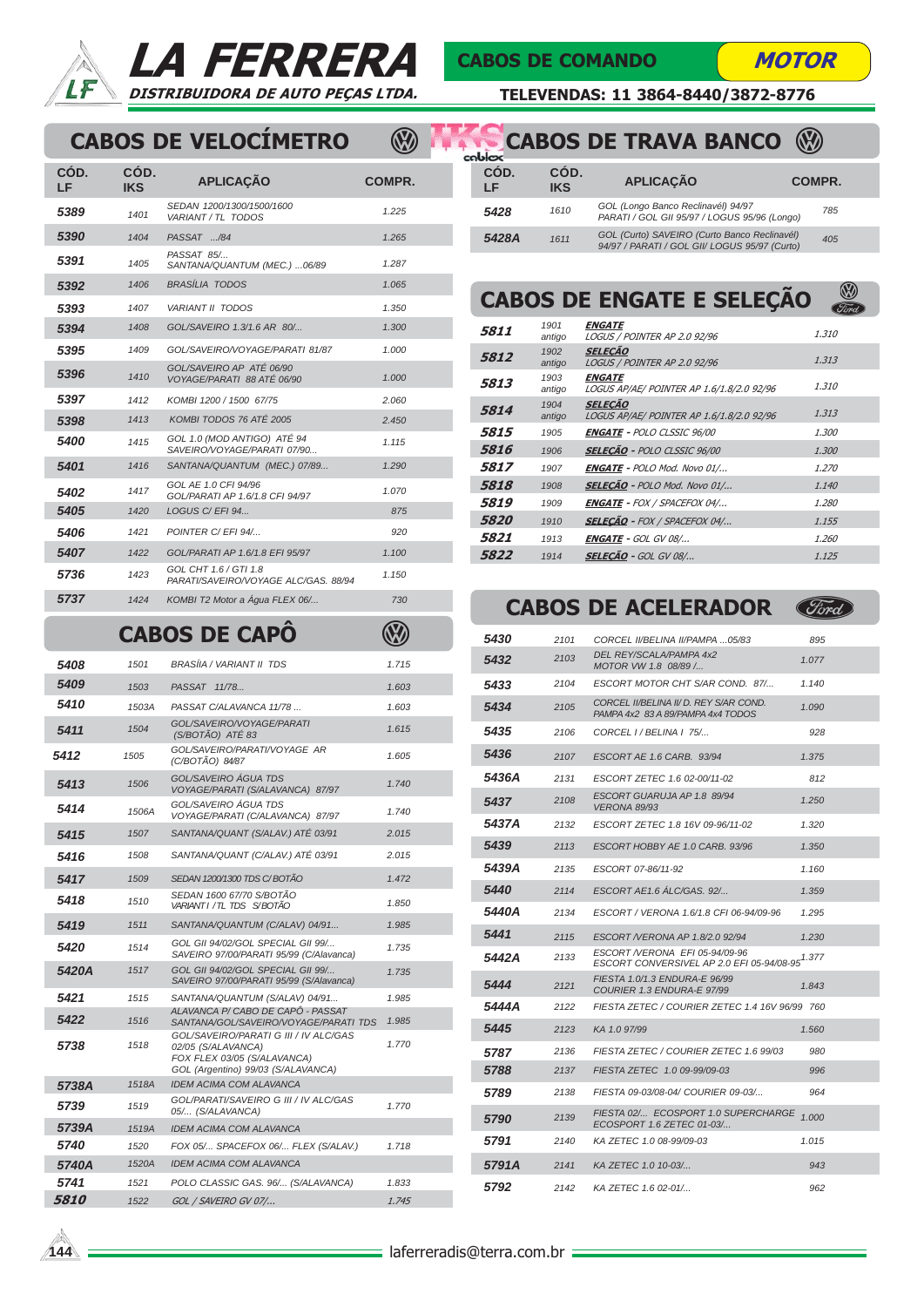



(Ford)

(Ford)

C)

## CABOS DE COMANDO MOTOR

(Ford)

(Ford)

TELEVENDAS: 11 3864-8440/3872-8776

#### CABOS DE FREIO

| CÓD.<br>LF | CÓD.<br><b>IKS</b> | <b>APLICACÃO</b>                                              | COMPR.      |
|------------|--------------------|---------------------------------------------------------------|-------------|
| 5446       | 2201               | CORCEL VBELINA I TRAS. ATÉ 78                                 | 2.015       |
| 5447       | 2202               | CORCEL IVBELINA II TRAS. 78/79                                | 1.990       |
| 5448       | 2203               | ESCORT TRAS, DIR, 11/83 A 01/89                               | 1.368       |
| 5449       | 2204               | ESCORT TRAS. ESQ. 11/83 A 01/89                               | 1.573       |
| 5449A      | 2240               | ESCORT ZETEC ROCAM 09-96/11-02                                | 1.705/1.672 |
| 5450       | 2205               | CORCEL II/BELINA II TRAS. 80/<br>DEL REY/SCALA TRAS. 81/      | 1.950       |
| 5451       | 2209               | ESCORT DIANTEIRO 83/91<br><b>VERONA DIANTEIRO /93</b>         | 159         |
| 5452       | 2213               | PAMPA 4x2 TRASEIRO ESO. /89                                   | 1.331       |
| 5453       | 2214               | PAMPA 4x2 TRASEIRO /89                                        | 3.520       |
| 5454       | 2215               | PAMPA 4x4 TRASEIRO /89                                        | 3.570       |
| 5455       | 2216               | ESCORT/VERONA<br><b>TRASEIRO DIREITO 89/</b>                  | 1.368       |
| 5456       | 2217               | ESCORT HOBBY 1000/ARGENTINO<br><b>TRASEIRO ESQUERDO TODOS</b> | 1.530       |
| 5457       | 2218               | ESCORT HOBBY 1000/ARGENTINO<br><b>TRASEIRO DIREITO TODOS</b>  | 1.368       |
| 5458       | 2219               | ESCORT/VERONA<br>TRASEIRO ESQUERDO 89/                        | 1.573       |
| 5459       | 2222               | PAMPA 4x2 TRASEIRO DIREITO /89                                | 1.710       |
| 5460       | 2223               | PAMPA 4x2 TRASEIRO 89/                                        | 3.555       |
| 5461       | 2224               | PAMPA 4x4 TRASEIRO 89/                                        | 3.555       |
| 5463       | 2236               | FIESTA / KA TRAS. 96/                                         | 3.215       |
| 5463A      | 2242               | FIESTA SEDAN 10-01/                                           | 1.655/1.628 |
| 5464       | 2237               | <b>KA TRAS. 97/99</b>                                         | 3.221       |
| 5465       | 2238               | COURIER TRASEIRO 97 ATÉ 99                                    | 4330        |
| 5793       | 2244               | ECOSPORT FLEX/GAS, 03/                                        | 1.563/1.600 |

#### CABOS DE EMBREAGEM

| 5466               | 2301 | CORCEL I / BELINA I TODOS                              | 770   |
|--------------------|------|--------------------------------------------------------|-------|
| 5467               | 2302 | CORCEL II / BELINA II TDS DEL REY 78/88<br>PAMPA 12/88 | 770   |
| 5468               | 2303 | ESCORT MOTOR VW 1.8 /VERONA 89/92                      | 959   |
| 5468A              | 2312 | ESCORT 09-96/10-02/ESCORT SW                           | 830   |
| 5469               | 2304 | ESCORT MOTOR VW CHT 1.6 83/                            | 1.215 |
| <i><b>5470</b></i> | 2305 | DEL REY/SCALA MOTOR CHT 1.8<br>PAMPA MOTOR CHT 1.6 89/ | 1.030 |
| 5471               | 2306 | <b>DEL REY/SCALA/PAMPA</b><br>MOTOR VW 1.8 89/         | 1.045 |
| 5472               | 2307 | <b>VERSAILLES / ROYALE TODOS</b>                       | 930   |
| 5473               | 2309 | ESCORT HOBBY 1000 TODOS                                | 1.420 |
| 5474               | 2310 | <b>FIESTA TODOS</b>                                    | 674   |
| 5475               | 2311 | ESCORT MOTOR VW 1.8 93/<br><b>VERONA 94/</b>           | 1.420 |

CABOS DE VELOCÍMETRO

| 5476 | 2401 | CORCEL I / BELINA I 70/                                               | 1.650 |
|------|------|-----------------------------------------------------------------------|-------|
| 5477 | 2402 | CORCEL II/BELINA II (MEC) 78/<br>D REY/SCALA (MEC) /89 /PAMPA 4x2 78/ | 1.645 |
| 5478 | 2403 | ESCORT /88                                                            | 1.000 |
| 5479 | 2404 | BELINA II 4x4 / PAMPA 4x4 TODOS                                       | 1.645 |
| 5480 | 2405 | DEL REY/SCALA 90/                                                     | 1.098 |
| 5481 | 2410 | ESCORT MOTOR VW 1.8 89/91<br><b>VERONA ATÉ 93</b>                     | 969   |

| hblox      |                    | <b>CABOS DE VELOCÍMETRO</b>                                                     |        |
|------------|--------------------|---------------------------------------------------------------------------------|--------|
| CÓD.<br>LF | CÓD.<br><b>IKS</b> | <b>APLICACÃO</b>                                                                | COMPR. |
| 5481A      | 2424               | ESCORT / VERONA AP 2.0 EFI 12/92/05-94<br>ESCORT CONVERSIVÉL AP 2.0 01-93/05-94 | 925    |
| 5482       | 2411               | ESCORT 1.8 MOTOR CHT (-EFI) 92<br>VERONA (-EFI) 94                              | 920    |
| 5482A      | 2426               | ESCORT ZETEC 1.8 16V 09-96/11-02                                                | 1.140  |
| 5483       | 2412               | ESCORT C/ EFI 92/<br>VERONA C/ EFi 94/                                          | 875    |
| 5401       | 2413               | VERSAILLES/ROYALE 89/ (MECÂNICO)                                                | 1.290  |
| 5484       | 2414               | <b>ESCORT MOTOR CHT 88/91</b>                                                   | 1.000  |
| 5485       | 2415               | ESCORT HOBBY 1000 08/93 ATÉ 04/96                                               | 870    |
| 5486       | 2416               | FIESTA 96/                                                                      | 815    |
| 5487       | 2417               | KA 97/                                                                          | 830    |

### CABOS DE CAPÔ

| 5488  | 2501   | CORCEL I / BELINA I (C/BOTÃO) TODOS                           | 743   |
|-------|--------|---------------------------------------------------------------|-------|
| 5489  | 2502   | CORCEL IVBELINA IVPAMPA<br>DEL REY/SCALA (C/BOTÃO) 84/        | 896   |
| 5490  | 2503   | ESCORT (C/ ALAVANCA) ATÉ 07/86                                | 2.018 |
| 5491  | 2504   | ESCORT (S/ALAVANCA) 08/86 ATÉ 92<br>VERONA (S ALAVANCA) 89/93 | 1.930 |
| 5419  | 2505   | <b>VERSAILLES/ROYALE C/ALAVANCA TDS</b>                       | 1.985 |
| 5492  | 2506   | ESCORT (S/ ALAVANCA) 92/<br>VERONA (S ALAVANCA) 94/           | 1.900 |
| 5492A | 2510   | ESCORT (S/ ALAVANCA) 09-96/11-02                              | 2.440 |
| 5493  | 2507   | FIESTA (S/ ALAVANCA) 96/                                      | 1.822 |
| 5494  | 2508   | KA (S/ ALAVANCA) 97/                                          | 1.610 |
| 5495  | 2509   | COURIER (S/ ALAVANCA) 97/                                     | 1.900 |
| 5496  | 2511   | ECO SPORT 01-03/ NOVO FIESTA 04-02/<br>(S/ALAVANCA)           | 1.570 |
| 5823  | 2511/A | ECOSPORT 03/ (C/Alavanca)                                     | 1.570 |
|       |        |                                                               |       |

#### CABOS DE TRAVA BANCO (Ford)

| 5497  | 2601 | CORCEL II / BELINA II / DEL REY 82/<br>ESCORT 83/ / VERONA 89/ (LONGO) | 728 |
|-------|------|------------------------------------------------------------------------|-----|
| 5497A | 2602 | CORCEL II / BELINA II / DEL REY 82/<br>ESCORT 83/ / VERONA 89/ (CURTO) | 362 |
|       |      |                                                                        |     |

## CABOS DE AFOGADOR

| 5498  | 2702 | CORCEL II / BELINA II 1.4 80/ GAS. (S/Botão)                               | 1.800 |
|-------|------|----------------------------------------------------------------------------|-------|
| 5498A | 2703 | CORCEL II / BELINA II 1.6 80/ ALC/GAS<br>(S/Botão)                         | 1.670 |
| 5499  | 2704 | ESCORT 1.6 CHT 08-86/04-96 - ALC/GAS.<br>(C/Interruptor s/Lâmpada s/Botão) | 1.200 |
| 5499A | 2705 | ESCORT / VERONA AP 89/ ALC/GAS.<br>(C/Interruptor s/Lâmpada s/Botão)       | 1.835 |
| 5499B | 2707 | ESCORT / VERONA AE 93/ ALC/GAS.<br>(C/Interruptor s/Lâmpada s/Botão)       | 1.650 |

#### CABOS DE ENGATE E SELEÇÃO Tord<br>(Na)

| 5811 | 2901<br>antigo | <b>ENGATE</b><br>ESCORT / VERONA AP 2.0 EFI 94/96      | 1.310 |  |
|------|----------------|--------------------------------------------------------|-------|--|
| 5812 | 2902<br>antigo | <b>SELECÃO</b><br>ESCORT / VERONA AP 2.0 EFI 94/96     | 1.313 |  |
| 5813 | 2903<br>antigo | <b>ENGATE</b><br>ESCORT AP/AE/ VERONA AP 1.6/1.8 92/96 | 1.310 |  |
| 5814 | 2904<br>antigo | <b>SELECÃO</b><br>ESCORT/VERONA AP/AE 1.6/1.8 92/      | 1.313 |  |
| 5824 | 2905           | <b>ENGATE - ESCORT HOBBY AE 1.0/1.6 93/96</b>          | 1.260 |  |
| 5825 | 2906           | <b>SELECÃO</b> - ESCORT HOBBY AE 1.0/1.6 93/96         | 1.263 |  |
| 5826 | 2911           | <b>ENGATE -</b> ECOSPORT/FIESTA Curto 05/              | 1.541 |  |
| 5827 | 2912           | <b>SELECÃO</b> - ECOSPORT/FIESTA Longo 05/             | 1.731 |  |
|      |                |                                                        |       |  |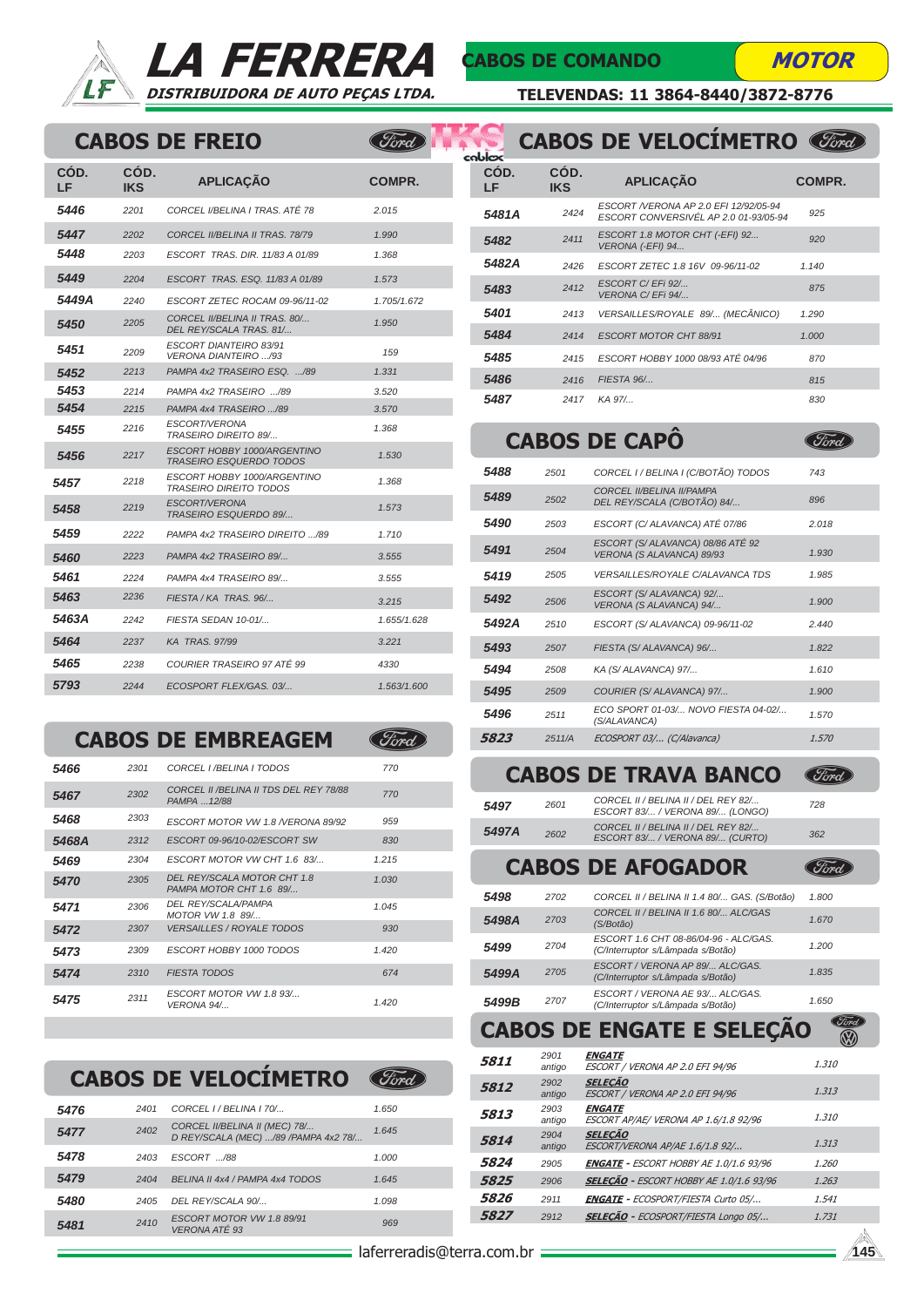



Â V



TELEVENDAS: 11 3864-8440/3872-8776

## CABOS DE ACELERADOR ELLE

| COD.<br>LF         | COD.<br><b>IKS</b> | <b>APLICAÇÃO</b>                                                                                                                                                                                                                                                                                                                                            | <b>COMPR.</b> |
|--------------------|--------------------|-------------------------------------------------------------------------------------------------------------------------------------------------------------------------------------------------------------------------------------------------------------------------------------------------------------------------------------------------------------|---------------|
| <i><b>5500</b></i> | 3101               | 147 / SPAZIO / OGGI TODOS                                                                                                                                                                                                                                                                                                                                   | 665           |
| 5501               | 3102               | UNO S/CS/SX 84/ UNO MILLE 91<br>PRÊMIO S/SL/CS/ELBA S /91<br>PICK UP/FIORINO 1.3/1.6 /91                                                                                                                                                                                                                                                                    | 772           |
| 5502               | 3103               | UNO 1.5R ÁLC. 87/89<br>PRÊMIO/ ELBA CS/CSL 1.5 /88                                                                                                                                                                                                                                                                                                          | 1.220         |
| 5503               | 3104               | UNO 1.5R GAS./PRÊMIO CS/CSL 1.5<br>ELBA CSL 1.5 89/                                                                                                                                                                                                                                                                                                         | 1.260         |
| 5504               | 3105               | UNO/PRÊMIO/ ELBA 1.6 90/<br>FIORINO 1.6 92/                                                                                                                                                                                                                                                                                                                 | 1.230         |
| 5505               | 3106               | UNO MILLE/S/CS 92/95 PRÊMIO S/SL 92/94<br>ELBA 92/94 /FIORINO 1.5 92/                                                                                                                                                                                                                                                                                       | 1.091         |
| 5506               | 3107               | UNO S/CS 1.5 C/ INJ./PRÊMIO S/SL 1.5<br>C/ INJ./ELBA WEEKEND TODOS 93/                                                                                                                                                                                                                                                                                      | 1.049         |
| 5507               | 3108               | TEMPRA 2.0 92/94                                                                                                                                                                                                                                                                                                                                            | 1.354         |
| 5508               | 3109               | TEMPRA 16V MPI 93/94                                                                                                                                                                                                                                                                                                                                        | 620           |
| 5509               | 3110               | TIPO 1.6 93/95                                                                                                                                                                                                                                                                                                                                              | 665           |
| 5510               | 3111               | TIPO 1.6 MPI 96/                                                                                                                                                                                                                                                                                                                                            | 1.510         |
| 5511               | 3112               | PALIO (-16V) 1.0/1.5 96/                                                                                                                                                                                                                                                                                                                                    | 1.050         |
| 5512               | 3113               | PALIO 16V 1.6 96/                                                                                                                                                                                                                                                                                                                                           | 575           |
| 5513               | 3114               | UNO MILLE 96/ /FIORINO 89/91<br>UNO S/CS/FURGONETA 1.5 ÁLC. 91/91                                                                                                                                                                                                                                                                                           | 1.054         |
| 5514               | 3115               | TEMPRA 95/                                                                                                                                                                                                                                                                                                                                                  | 1.117         |
| 5515               | 3116               | TEMPRA C/MPi 95/                                                                                                                                                                                                                                                                                                                                            | 653           |
| 5516               | 3117               | TIPO 2.0 SLX 94/95                                                                                                                                                                                                                                                                                                                                          | 590           |
| 5517               | 3118               | TIPO 2.0 16V 94/95                                                                                                                                                                                                                                                                                                                                          | 578           |
| 5518               | 3119               | FIORINO / PICK-UP 1.500 MPi 96/                                                                                                                                                                                                                                                                                                                             | 1.298         |
| 5518A              | 3134               | MILLE 1.0 8V MPI/FIRE 02/<br>UNO FURGONETA 1.3 8V MPI/FIRE 03/03<br>FIORINO FURGÃO 1.3 MPI/FIRE 03/04<br>NOVO MILLE 1.0 8V MPI/FIRE 04/<br>NOVO UNO/FIORINO 1.3 8V MPI/FIRE 04/                                                                                                                                                                             | 808           |
| 5519               | 3120               | PALIO 1.5 MPI 96/                                                                                                                                                                                                                                                                                                                                           | 1.055         |
| 5519A              | 3127               | PALIO YOUNG 1.0 8V MPI/FIRE 02/02<br>NOVO PALIO EX/PENTA 1.0/1.3 8V MPI/FIRE 01/<br>NOVO PALIO WEEKEND 1.3 FIRE 03/04<br>NOVO SIENA 1.0/1.3 8V MPI/FIRE 02/<br>NOVA STRADA/ESTENDIDA 1.3 8V MPI/FIRE 03/ <sup>665</sup><br>NOVO PALIO FASE II ELX 1.3 FIRE FLEX 04/<br>NOVO PALIO WEEKEND FASE II 1.3 FIRE FLEX<br>05/ NOVO SIENA 1.3 FASE II FIRE FLEX 05/ |               |
| 5521               | 3122               | UNO 1.6 SPI - GASOLINA 94/96                                                                                                                                                                                                                                                                                                                                | 1.390         |
| 5522               | 3123               | PALIO/PALIO WEEKEND/SIENA/STRADA 1.6<br>C/MPI - GAS. 99/00                                                                                                                                                                                                                                                                                                  | 1.090         |
| 5522A              | 3128               | PALIO /PALIO WEEKEND/STILE/SPORT/STRADA LX<br>ESTENDIDA 1.6 16V 03-00/00<br>NOVO PALIO ELX/STILE/NOVO PALIO WEEKEND<br>NOVO SIENA ELX 1.6 16V MPI 01/<br>NOVO STRADA TODOS 1.6 16V MPI 02/                                                                                                                                                                  | 645           |
| 5794               | 3135               | DOBLO CARGO/ELX 1.6 16V MPI GAS. 02/03                                                                                                                                                                                                                                                                                                                      | 569           |
|                    |                    |                                                                                                                                                                                                                                                                                                                                                             |               |

#### CABOS DE FREIO  $F/I/A/T$

| 5525  | 3201 | 147 / SPAZIO / OGGI / PICK UP<br>PANORAMA/FURGÃO 76 /                                                                                                                             | 2.300 |
|-------|------|-----------------------------------------------------------------------------------------------------------------------------------------------------------------------------------|-------|
| 5526  | 3202 | UNO S/CS FURGONETA 1.5/1.6/1.6R SPI/MPI<br>MILLE IE/EP 1.0 SPI/ELBA/WEEKEND 1.6 SPI/MPI<br>PRÊMIO CS/CSL 1.5/1.6 SPL /91                                                          | 2.830 |
| 5527  | 3203 | UNO S/SX/CS FURGONETA 1050 1.3/UNO 1.5<br>1.5R/1.6/1.6R/MILLE EX/ELETRONIC/BRIO 1.0<br>SPI/ELBA/WEEKEND 1.3/1.5/1.6 SPI/PRÊMIO S/CS<br>FIORINO FURGÃO 1.3/1.5/1.6 SPI E-201 92/93 | 2.830 |
| 5527A | 3230 | MILLE TODOS 1.0 SPI/MPI/FIRE 12-95/03<br>ELBA/PRÊMIO IE 1.6 SPI 95/96<br>UNO EXPORTAÇÃO 1.3 MPI 01/                                                                               | 2.843 |
| 5528  | 3204 | UNO S/CS FURGONETA 1.5/1.6/1.6R SPI/MPI<br>MILLE IE/EP 1.0 SPI/ELBA/WEEKEND 1.6 SPI/MPI<br>PRÊMIO CS/CSL 1.5/1.6 SPI/DUNA 1.6 SPI 94/95                                           | 2.830 |
|       |      |                                                                                                                                                                                   |       |

|  |                    |                    | <b>CABOS DE FREIO</b><br>$\left F\right I\left A\right T$                                                                                                                                                                                       |               |
|--|--------------------|--------------------|-------------------------------------------------------------------------------------------------------------------------------------------------------------------------------------------------------------------------------------------------|---------------|
|  | cablox             |                    |                                                                                                                                                                                                                                                 |               |
|  | COD.<br>LF         | CÓD.<br><b>IKS</b> | <b>APLICAÇÃO</b>                                                                                                                                                                                                                                | <b>COMPR.</b> |
|  | 5528A              | 3229               | UNO CS/FURGONETA FIRE 1.3/1.5/1.6 SPI/MPI<br>MILLE TODOS 1.0 SPI/MPI/FIRE 12-95/03<br>ELBA/DUNA IE 1.6 SPI 95/96<br>UNO EXPORTAÇÃO 1.3 MPI 01/                                                                                                  | 3.843         |
|  | 5532               | 3208               | TIPO 1.6 LADO DIREITO 93/                                                                                                                                                                                                                       | 1.385         |
|  | 5533               | 3209               | TIPO 1.6 LADO ESQUERDO 93/                                                                                                                                                                                                                      | 1.425         |
|  | 5534               | 3210               | PALIO/SIENA 1.0/1.3/1.5/1.6 8/16V MPI/FIRE 96/00<br>NOVO PALIO/SIENA 1.0/1.3/1.5/1.6 8/16V MPI/FIRE<br>01/04 GAS/NOVO PALIO/SIENA 1.0/1.3/1.5/1.6<br>8/16V MPI/FIRE - FLEX 05/ LADO DIREITO<br>PALIO/SIENA 1.0/1.3/1.5/1.6 8/16V MPI/FIRE 96/00 | 1.410         |
|  | 5535               | 3211               | NOVO PALIO/SIENA 1.0/1.3/1.5/1.6 8/16V MPI/FIRE<br>01/04 GAS/NOVO PALIO/SIENA 1.0/1.3/1.5/1.6<br>8/16V MPI/FIRE - FLEX 05/ LADO ESQUERDO                                                                                                        | 1.405         |
|  | 5536               | 3212               | PALIO SW TRASEIRO DIREITO 97/                                                                                                                                                                                                                   | 1.465         |
|  | 5536A              | 3228               | NOVO PALIO WEEKEND Adventure 1.6 16V<br>MPI (LD) 01/04<br>NOVO PALIO WEEKEND FASE II Adventure<br>1.8 MPI (LD) FLEX 05/                                                                                                                         | 1.507         |
|  | 5537               | 3213               | PALIO SW TRASEIRO ESQUERDO 97/                                                                                                                                                                                                                  | 1.515         |
|  | 5538               | 3214               | TIPO 2.0 TRASEIRO DIREITO 94/                                                                                                                                                                                                                   | 1.453         |
|  | 5539               | 3215               | TIPO 2.0 TRASEIRO ESQUERDO 94/                                                                                                                                                                                                                  | 1.503         |
|  | 5542               | 3218               | FIORINO 94/                                                                                                                                                                                                                                     | 3.311         |
|  | 5544               | 3220               | PALIO 1.0/1.3/1.5/1.6<br>TRASEIRO ESQUERDO GAS. 97/00                                                                                                                                                                                           | 1.527         |
|  | 5544A              | 3227               | NOVO PALIO WEEKEND Adventure 1.6 16V<br>MPI (LE) 01/04<br>NOVO PALIO WEEKEND FASE II Adventure<br>1.8 MPI (LE) FLEX 05/                                                                                                                         | 1.527         |
|  | 5547               | 3223               | MAREA/MAREA WEEKEND 1.8/16V<br>BRAVA 1.6/1.8 C/MPI TRAS. DIREITO GAS. 00                                                                                                                                                                        | 1.416         |
|  | 5548               | 3224               | MAREA/MAREA WEEKEND 1.8/16V<br>BRAVA 1.6/1.8 C/MPI TRAS. ESQ. GAS. 00                                                                                                                                                                           | 1.472         |
|  | 5586               | 3231               | FIORINO PICK-UP TREKKING/WORKING 1.5 SPI 92/04 3.053                                                                                                                                                                                            |               |
|  | 5587               | 3233               | STRADA 1.5/1.6/1.6 16V 99/01 (LD)<br>NOVA STRADA 1.3/1.5/1.6/1.8 8/16V 02/04 (LD)<br>STRADA FASE II TODAS 1.8 8V 05/ (LD) FLEX<br>STRADA 1.5/1.6/1.6 16V 99/01 (LE)                                                                             | 1.720         |
|  | 5588               | 3234               | NOVA STRADA 1.3/1.5/1.6/1.8 8/16V 02/04 (LE)<br>STRADA FASE II TODAS 1.8 8V 05/ (LE) FLEX                                                                                                                                                       | 1.720         |
|  | 5589               | 3235               | MILLE FIRE 1.0 / UNO FURGONETA 1.3/1.5 FIRE/MPI<br>NOVO MILLE 1.0 MPI/FIRE<br>NOVO UNO FURGONETA 1.3/1.5 FIRE/MPI 04/                                                                                                                           | 2.830         |
|  | 5795               | 3236               | DOBLO Adventure 1.8 8V MPI Tras. (LE) GAS/FLEX 04/                                                                                                                                                                                              | 1.800         |
|  | 5796               | 3237               | DOBLO Adventure 1.8 8V MPI Tras. (LD) GAS/FLEX 04/                                                                                                                                                                                              | 1,800         |
|  | 5797               | 3238               | DOBLO 1.3/1.8 8/16V MPI/FIRE Tras. (LE) GAS/FLEX 02/ 1.753                                                                                                                                                                                      |               |
|  | 5798               | 3239               | DOBLO 1.3/1.8 8/16V MPI/FIRE Tras. (LD) GAS/FLEX 02/ 1,753                                                                                                                                                                                      |               |
|  | 5799               | 3240               | DOBLO ELX/EX/HLX 1.6 16V Tras. (LE) GAS/FLEX 02/03 1.800                                                                                                                                                                                        |               |
|  | 5800               | 3241               | DOBLO ELX/EX/HLX 1.6 16V Tras. (LD) GAS/FLEX 02/03 1.800                                                                                                                                                                                        |               |
|  | 5828               | 3243               | IDEA ELX/HLX/ADVANCE 1.4/1.8 TRAS. (FT LD) 05/ 1.600                                                                                                                                                                                            |               |
|  | 5829               | 3242               | IDEA ELX/HLX/ADVANCE 1.4/1.8 TRAS. (FT LE) 05/                                                                                                                                                                                                  | <i>1.590</i>  |
|  | <i><b>5830</b></i> | 3245               | PUNTO ELX 1.4 MPI FIRE 8V (FT LD) 08/                                                                                                                                                                                                           | 1.620         |
|  | 5831               | 3244               | PUNTO ELX 1.4 MPI FIRE 8V (FT LE) 08/<br>UNO MILLE FIRE 1.0 MPI 8V / UNO FIRE 1.0/1.3                                                                                                                                                           | <i>1.600</i>  |
|  | <i>5832A</i>       | 3258               | UNO WAY/FURGONETA FIRE 1.3 MPI 8V (L.E) 08/                                                                                                                                                                                                     | 1.405         |
|  | 5832               | 3259               | UNO MILLE FIRE 1.0 MPI 8V / UNO FIRE 1.0/1.3<br>UNO WAY/FURGONETA FIRE 1.3 MPI 8V (L.D) 08/                                                                                                                                                     | <i>1.405</i>  |
|  | 5833               | 3260               | NOVO UNO (L.E.) - Todos 11/                                                                                                                                                                                                                     | 1.432         |
|  | 5834               | 3261               | NOVO UNO (L.D.) - Todos 11/                                                                                                                                                                                                                     | 1.432         |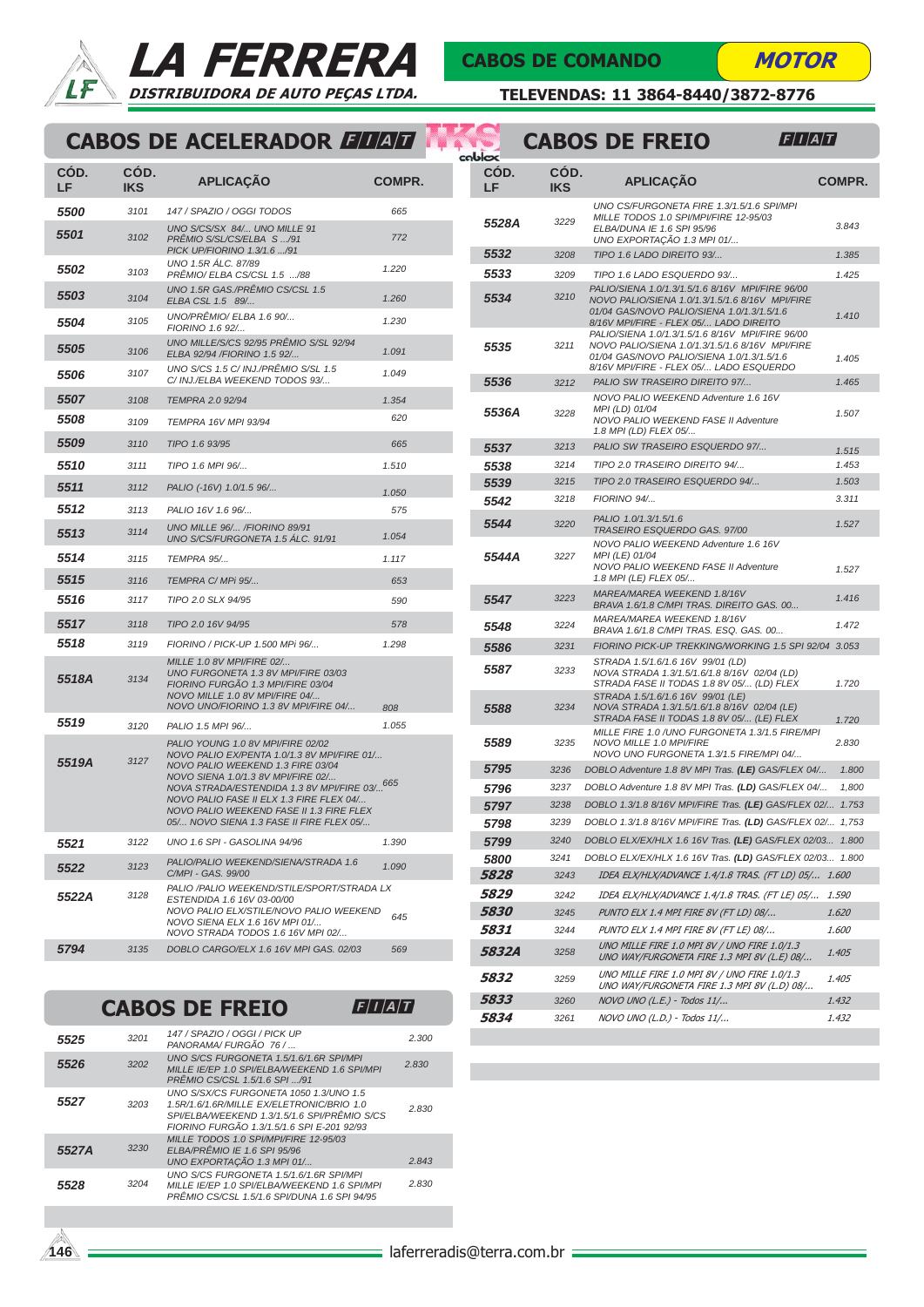



#### CABOS DE COMANDO

K Ħ

**MOTOR** 

TELEVENDAS: 11 3864-8440/3872-8776

### CABOS DE EMBREAGEM ELLE

| COD.<br>LF         | CÓD.<br><b>IKS</b> | <b>APLICAÇÃO</b>                                                                                                                                                                       | COMPR.     |
|--------------------|--------------------|----------------------------------------------------------------------------------------------------------------------------------------------------------------------------------------|------------|
| 5551               | 3301               | 147 / SPAZIO / OGGI / PICK UP<br>PANORAMA/FURGÃO 76 /                                                                                                                                  | 495        |
| 5552               | 3302               | UNO/PRÊMIO/ELBA/FIORINO  /89                                                                                                                                                           | 633        |
| 5553               | 3303               | UNO/PRÊMIO/ELBA/FIORINO 90/91                                                                                                                                                          | 645        |
| 5554               | 3304               | UNO/PRÊMIO/ELBA/FIORINO<br>(CAPA DUPLA) 91 /                                                                                                                                           | 643        |
| 5555               | 3305               | TEMPRA (CAPA DUPLA) TODOS                                                                                                                                                              | 590        |
| 5556               | 3306               | TIPO 1.6 93/                                                                                                                                                                           | 715        |
| 5557               | 3307               | PALIO 1.5/1.6 96/                                                                                                                                                                      | 680        |
| 5558               | 3308               | PALIO 1000 96/                                                                                                                                                                         | 650        |
| <i><b>5560</b></i> | 3310               | FIORINO 96/                                                                                                                                                                            | 675        |
| 5561               | 3311               | UNO / FIORINO 97/                                                                                                                                                                      | 678        |
| 5562               | 3312               | PALIO 1.0 97/                                                                                                                                                                          | 695        |
| 5563               | 3313               | PALIO 1.5/1.6 - 16V 96/98                                                                                                                                                              | 695        |
| 5565               | 3315               | PALIO 1.0 C/MPI 98/                                                                                                                                                                    | 720        |
| 5566               | 3316               | PALIO 1.0 C/MPI 01/PALIO/PALIO WEEKEND<br>1.3/1.6 16V C/MPI 97/00 / SIENA 1.3/1.6 16V<br>C/MPI/ PICK-UP STRADA 1.6 C/MPI 99/                                                           | 690        |
| 5567               | 3317               | PALIO/PALIO WEEKEND 1.5 C/MPI 97/00<br>PICK-UP STRADA 1.5 C/MPI 99/01<br>SIENA 1.5/1.6 16V C/MPI 98/99                                                                                 | 730        |
| 5567A              | 3318               | PALIO EL/ELX/CITY 1.681.6 8/16V SPI 98/00<br>PALIO WEEKEND 1.6 8/16V MPI 97/00<br>SIENA EL/ELX/CITY 1.6 SPI/MPI 99/00<br>STRADA 1.6 8/16V MPI 99/000                                   | 693        |
| 5590               | 3326               | MILLE 1.0 MPI 8V FIRE 02/04<br>NOVO MILLE 1.0 MPI/FIRE 04/<br>FIORINO FURGÃO/AMB 1.3 8V MPI/FIRE 03/04<br>UNO FURGONETA 1.3 8V MPI/FIRE 03/<br>NOVO FIORINO FURGÃO/AMB 1.3 8V MPI/FIRE | 710        |
| 5591               | 3327               | NOVO PALIO/NOVO PALIO WEEKEND 1.5 MPI<br>NOVO SIENA/NOVO STRADA WORKING 1.5 MPI<br>ESTENDIDA 1.5 MPI 03/                                                                               | 720        |
| 5801               | 3328               | DOBLO ELX 1.3 16V FIRE<br>DOBLO Cargo EX 1.3 MPI 02/                                                                                                                                   | 715        |
| 5835               | 3331               | PALIO 1.0 07/ STRADA 1.4 06/                                                                                                                                                           | 690        |
| 5836               | 3332               | UNO WAY / ATRACTIVE 1.0/1.4 MPI FIRE EVO<br>8V 11/ VIVANCE 1.0 MPI FIRE EVO 8V 12/12<br>UNO SPORTING/ECONOMY 1.4 MPI FIRE<br>EVO 8V 11/                                                | <i>700</i> |
| 5837               | 3333               | PALIO/SIENA EL ATTRACTIVE 1.0 MPI FIRE<br>8V FASE 3 11/12<br>SIENA EL 1.0 MPI 8V FASE 4 13/                                                                                            | 693        |

#### CABOS DE VELOCÍMETRO  $F/I/A/T$

| 5570 | 3403 | UNO/PRÊMIO/ELBA/FIORINO /90                                                                                                                       | 1.048 |  |
|------|------|---------------------------------------------------------------------------------------------------------------------------------------------------|-------|--|
| 5571 | 3404 | UNO/PRÊMIO/ELBA/FIORINO 91/                                                                                                                       | 1.078 |  |
| 5572 | 3405 | <b>TEMPRA TODOS</b>                                                                                                                               | 950   |  |
| 5573 | 3406 | $TIPO$ $93/$                                                                                                                                      | 980   |  |
| 5574 | 3407 | PALIO 96/                                                                                                                                         | 920   |  |
| 5592 | 3410 | PALIO WEEKEND 1.5/1 6 MPL 97/00<br>SIENA/STRADA 1.5/1.6 8/16V SPI/MPI 98/01<br>NOVO PALIO 03/ /NOVO PALIO WEEKEND<br>NOVO SIENA/NOVO STRADA 03/04 | 915   |  |
| 5593 | 3414 | MILLE FIRE 1.0 8V MPI/FIRE 02/03<br>FIORINO FURGÃO 1.3 8V MPI/FIRE 03/                                                                            | 1.020 |  |
| 5594 | 3415 | <b>UNO/PRÊMIO/ELBA/FIORINO 91/</b>                                                                                                                | 1.030 |  |

| coblex             |                    | <b>CABOS DE CAPO</b>                                                      | $\bm{F}/I/\bm{A}/T$ |
|--------------------|--------------------|---------------------------------------------------------------------------|---------------------|
| CÓD.<br>LF         | CÓD.<br><b>IKS</b> | <b>APLICACÃO</b>                                                          | COMPR.              |
| 5577               | 3501               | 147/SPAZIO/OGGI/PICK-UP/PANORAMA<br>FURGÃO (S/ ALAVANCA) TODOS            | 820                 |
| 5578               | 3502               | UNO/PRÊMIO/ELBA/FIORINO (S/ ALAVANCA)<br><b>TODOS</b>                     | 1.590               |
| 5579               | 3503               | TEMPRA (S/ALAVANCA) 92/                                                   | 1.805               |
| 5580               | 3504               | PALIO/PALIO WEEKEND TODOS 96/00<br>SIENA TODOS 98/00 / STRADA TODOS 99/02 | 1.575               |
| 5581               | 3505               | TIPO 1.6/2.0 93/97 / TEMPRA SW 94/97                                      | 1.540               |
| 5582               | 3506               | NOVO PALIO/PALIO WEEKEND TODOS 96/00<br>NOVO SIENA/STRADA 01/04           | 1.630               |
| 5802               | 3509               | DOBLO TODOS GAS/FLEX 02/                                                  | 1.744               |
| 5838               | 3511               | IDEIA (S/Alavanca) 05/                                                    | 1.635               |
| 5839               | 3514               | IDEIA (S/Alavanca) 05/                                                    | 1.612               |
| <i><b>5840</b></i> | 3512               | PUNTO (S/Alavanca) 08/                                                    | 1.795               |
| 5841               | 3515               | PUNTO (S/Alavanca) 08/                                                    | 1.700               |
| 5842               | 3516               | NOVO UNO Todos 11/                                                        | 1.610               |

## CABOS DE ENGATE E SELEÇÃO **anan**

| 5843 | 3901           | <b>ENGATE</b> UNO/FIORINO/UNO MILLE<br>NOVO UNO/NOVO FIORINO 03/                                                                                                | 1.035        |
|------|----------------|-----------------------------------------------------------------------------------------------------------------------------------------------------------------|--------------|
| 5844 | 3902           | <b>SELECÃO UNO/FIORINO/UNO MILLE</b><br>NOVO UNO/NOVO FIORINO 03/                                                                                               | 980          |
| 5845 | 3903<br>antigo | <b>ENGATE</b> PALIO/WEEKEND/SIENA FASE I 96/00<br>STRADA/STRADA FASE I 00/01                                                                                    | 1.070        |
| 5846 | 3904           | <b>SELECÃO</b> PALIO/WEEKEND/SIENA FASE I 96/00<br>STRADA/STRADA FASE I 00/01                                                                                   | 965          |
| 5847 | 3905           | <b>ENGATE</b> PALIO/SIENA 1.0/1.3 FIRE 8/16V 01/                                                                                                                | 1.070        |
| 5848 | 3906           | SELEÇÃO PALIO/SIENA 1.0/1.3 FIRE 8/16V 01/                                                                                                                      | 975          |
| 5849 | 3907           | <b>ENGATE</b> DOBLO Todos 02/                                                                                                                                   | 1.125        |
| 5850 | 3908           | <b>SELECÃO</b> DOBLO Todos 02/                                                                                                                                  | 1.125        |
| 5851 | 3909           | <b>ENGATE</b> NOVO UNO/FIORINO 07/                                                                                                                              | <i>1.090</i> |
| 5852 | 3910           | <b>SELEÇÃO NOVO UNO/FIORINO 07/</b>                                                                                                                             | 1.010        |
| 5853 | 3921           | <b>ENGATE</b> NOVO PALIO/WEEKEND/ADVENTURE<br>STILE/EX 1.8 8V MPI 02/<br>NOVO PALIO/SIENA/STRADA 1.8 8V MPI 03/<br>NOVO PALIO/SIENA FASE II/III 1.8 8V MPI 04/  | 1.100        |
| 5854 | 3922           | <b>SELECÃO NOVO PALIO/WEEKEND/ADVENTURE</b><br>STILE/EX 1.8 8V MPI 02/<br>NOVO PALIO/SIENA/STRADA 1.8 8V MPI 03/<br>NOVO PALIO/SIENA FASE II/III 1.8 8V MPI 04/ | 995          |
| 5855 | 3923           | ENGATE PALIO 1.0/SIENA/STRADA 1.5/1.6 96/01                                                                                                                     | 1.070        |
| 5856 | 3924           | SELECÃO PALIO 1.0/SIENA/STRADA 1.5/1.6 96/01                                                                                                                    | 970          |
| 5857 | 3925           | <b>ENGATE</b> PUNTO 1.4 Preto 07/                                                                                                                               | 1.170        |
| 5858 | 3926           | <b>SELEÇÃO</b> PUNTO 1.4 Cinza 07/                                                                                                                              | 1.080        |
| 5859 | 3927           | <b>ENGATE</b> PUNTO 1.8 Cinza 07/                                                                                                                               | 1.223        |
| 5860 | 3928           | <b>SELECÃO</b> PUNTO 1.8 Cinza 07/                                                                                                                              | 1.133        |
| 5861 | 3929           | <b>ENGATE</b> PALIO/WEEKEND/SIENA/STRADA<br>FASE 1/2/3 04/                                                                                                      | 1.025        |
| 5862 | 3930           | <b>SELEÇÃO</b> PALIO/WEEKEND/SIENA/STRADA<br>FASE 1/2/3 04/                                                                                                     | 1.000        |
| 5863 | 3931           | <b>ENGATE</b> PALIO MPI FIRE EVO 8V 12/<br>UNO VIVANCE/WAY 1.0 MPI FIRE EVO 8V 11/<br>SPORTING/ATTRATIVE/ECONOMY/WAY 1.4<br>MPI FIRE EVO 8V                     | 1.105        |
| 5864 | 3932           | <b>SELECÃO</b> PALIO MPI FIRE EVO 8V 12/<br>UNO VIVANCE/WAY 1.0 MPI FIRE EVO 8V 11/<br>SPORTING/ATTRATIVE/ECONOMY/WAY 1.4<br><b>MPI FIRE EVO 8V</b>             | 1.005        |
|      |                |                                                                                                                                                                 |              |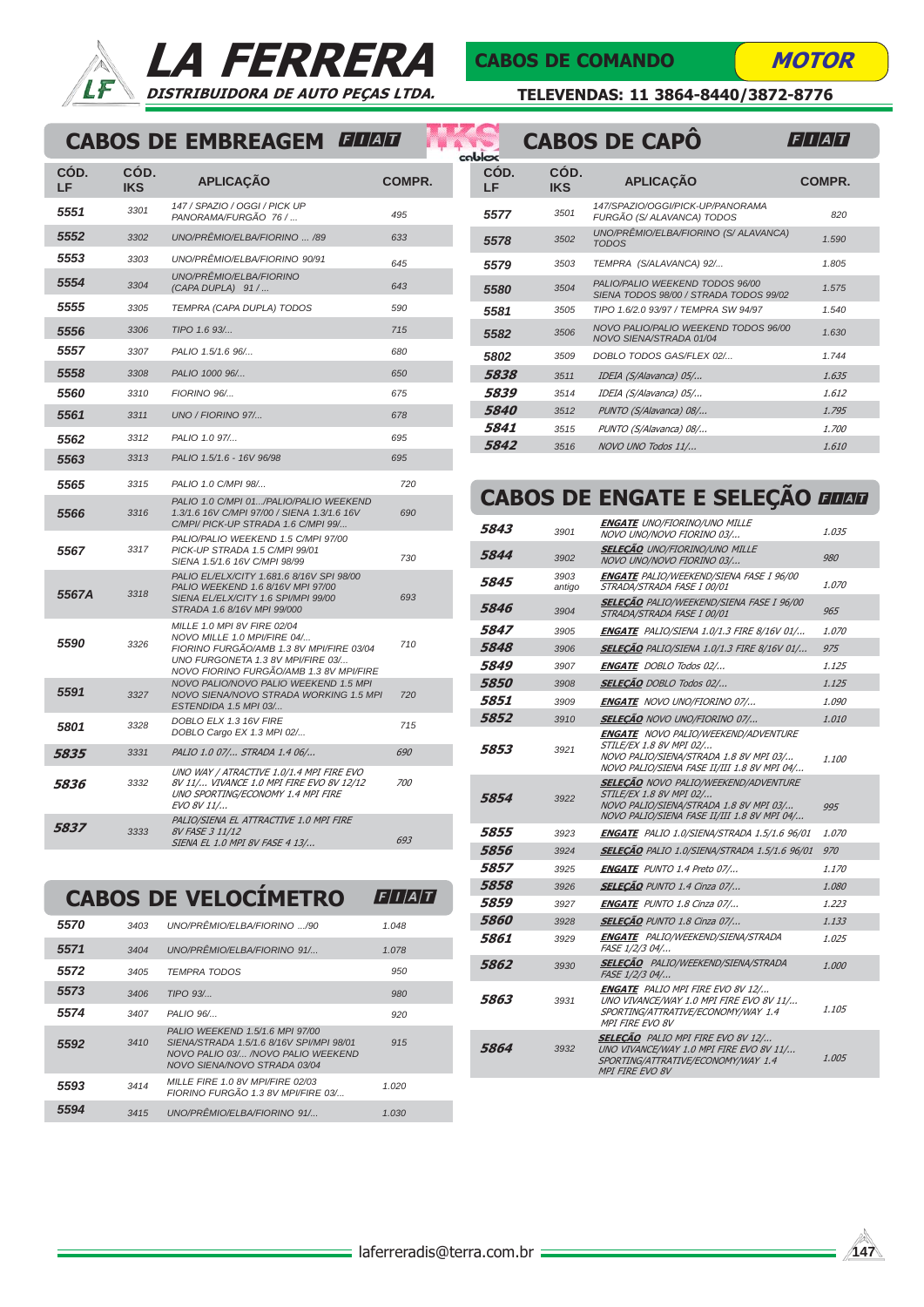

## LA FERRERA DISTRIBUIDORA DE AUTO PEÇAS LTDA.

#### CABOS DE COMANDO

KĶ Ħ

**MOTOR** 

TELEVENDAS: 11 3864-8440/3872-8776

## CABOS DE ACELERADOR

| CÓD.<br>LF         | CÓD.<br>IKS  | <b>APLICAÇÃO</b>                                                                                                         | COMPR.     |
|--------------------|--------------|--------------------------------------------------------------------------------------------------------------------------|------------|
| <i><b>5600</b></i> | 4101         | CHEVETTE 1.4 CARB. SIMPLES<br>GAS. /82                                                                                   | 532        |
| 5601               | 4102         | CHEVETTE 1.4 CARB. SIMPL. ÁLC. CARB. DUPLA<br>A/G /CHEVETTE 1.6 CARB. DUPLA GAS. /82<br>CHEVETTE (MECÂNICO) 83/86        | 730        |
| 5602               | 4104         | CHEVETTE (MECÂNICO) 87<br>CHEVETTE 1000 JÚNIOR 92/                                                                       | 775        |
| 5603               | 4105         | CHEVETTE 1.6 88 / 92                                                                                                     | 773        |
| 5604               | 4106         | MONZA CARB. SIMPLES<br>(MEC.) 82/86                                                                                      | 765        |
| 5605               | 4107         | MONZA CARB. DUPLA<br>(MECÂNICO) 87/91                                                                                    | 688        |
| 5606               | 4109         | KADETT (MECÂNICO) 89/91                                                                                                  | 743        |
| 5607               | 4111         | OPALA/CARAVAN 4 CIL.<br>CARB. SIMPLES 74/78                                                                              | 593        |
| 5608               | 4112         | OPALA/CARAVAN 4 CIL. CARB. DUPLA<br>74/78 - OPALA/CARAVAN 4 CIL.<br>C/AR COND. 80                                        | 495        |
| 5609               | 4113         | OPALA/CARAVAN 6 CIL. 75                                                                                                  | 540        |
| 5610               | 4114         | OPALA/CARAVAN 6 CIL.<br>CARB. SIMPLES 75/89                                                                              | 542        |
| 5611               | 4115         | OPALA/CARAV. 4 CIL. GAS 79 OPALA/CARAVAN<br>4 CIL. GAS. S/AR COND. 80/83 OPALA/CARAVAN<br>4 CIL. CARB. SOLEX (MEC) 81/87 | 560        |
| 5612               | 4116         | C-10 4CIL. 75/84 / C-10 6CIL. 82/84<br>C-14 85/89                                                                        | 470        |
| 5613               | 4117         | OPALA / CARAVAN 4 CIL. CARB. WEBER 81/81<br>OPALA / CARAVAN 4 CIL. GAS 81/90                                             | 657        |
| 5614               | 4118         | OPALA/CARAVAN 4 CIL.<br>CARB. SOLEX ÁLC. (MEC) 81/89<br>A-10 81/84 / A-14 85/89                                          | 690        |
| 5615               | 4119         | OPALA/CARAVAN 4/6 CIL.<br>(MECANICO) 90 /                                                                                | 800        |
| 5616               | 4122         | OPALA/CARAVAN 6 CIL. ALC/GAS.<br>(AUTOMATICO) 90/                                                                        | 845        |
| 5617               | 4123         | OPALA/CAAVAN 4 CIL. ÁLC.<br>(AUTOMATICO) 90/                                                                             | 785        |
| 5618               | 4130         | OPALA/CARAVAN 6 CIL ÁLC. 85/90<br>CAMINHÃO C-60                                                                          | 640        |
| 5619               | 4132         | CHEVETTE 1.6 93/                                                                                                         | 660        |
| 5620               | 4133         | KADETT 1.8 92/                                                                                                           | 570        |
| 5621               | 4134<br>4135 | VECTRA (-16V) (MECÂNICO)<br>CORSA 1.0/1.4/1.6 EFi 94/95                                                                  | 965<br>840 |
| 5622               |              |                                                                                                                          |            |
| 5623<br>5623A      | 4136<br>4178 | CORSA 1.0/1.4/1.6 MPFi 96/97<br>CORSA MPFI 00/ / CELTA 1.0 01/                                                           | 760<br>817 |
|                    |              |                                                                                                                          | 770        |
| 5624               | 4137         | VECTRA (AUTOMATICO) 93/                                                                                                  | 970        |
| 5625<br>5626       | 4138         | VECTRA 16V 93/                                                                                                           |            |
|                    | 4139         | ÖMEGA 4 cil. 92/                                                                                                         | 900        |
| 5627               | 4140         | ÔMEGA 6 CIL. (MECÂNICO) 92/                                                                                              | 920        |
| 5628               | 4141         | ÔMEGA 6 CIL (AUTOMÁTICO) 92/                                                                                             | 930        |
| 5629               | 4142         | KADETT /IPANEMA GSI 2.0 92/95                                                                                            | 805        |
| 5630               | 4143         | MONZA/KADETT C/MPFi 92/                                                                                                  | 146        |
| 5631               | 4144         | MONZA 1.8 CARB. SIMPLES (AUTOM) 85/86<br>MONZA 2.0 C/MPFI 90/93<br>MONZA 1.8/2.0 EFI 92/95                               | 760        |
| 5631A              | 4176         | KADETT 1.8/2.0 EFI 92/97                                                                                                 | 575        |
| 5632               | 4147         | S-10 4 CIL. GAS 95/<br>BLAZER 4 CIL. GAS C/MPFI 96/                                                                      | 1.090      |
| 5633               | 4148         | S-10 6 CIL. GAS 95/<br>BLAZER 6 CIL. GAS C/MPFI 96/                                                                      | 1.055      |
| 5634               | 4149         | S-10 4 CIL. DIESEL 95/<br>BLAZER 4 CIL. DIESEL 96/                                                                       | 1.115      |
| 5635               | 4161         | CORSA 1.0/1.4/1.6 C/MPFI 98/                                                                                             | 770        |
| 5636               | 4162         | ASTRA / ZAFIRA 1.6/1.8 16V 99/                                                                                           | 745        |
| 5637               | 4163         | ASTRA / ZAFIRA 1.6/1.8 16V 99/                                                                                           | 625        |

| coblex |            |                    | CABOS DE ACELERADOR                     |        |
|--------|------------|--------------------|-----------------------------------------|--------|
|        | CÓD.<br>LF | CÓD.<br><b>IKS</b> | <b>APLICAÇÃO</b>                        | COMPR. |
|        | 5638       | 4165               | VECTRA 2.0 8V 97/                       | 820    |
|        | 5639       | 4166               | ÔMEGA/SUPERMA 2.2 4 CIL. 95/98          | 900    |
|        | 5640       | 4167               | ÔMEGA/SUPERMA 4.1 6 CIL. 95/98          | 1.065  |
|        | 5641       | 4168               | S-10 / BLAZER 2.2 GAS, C/MPFI 98/       | 845    |
|        | 5803       | 4179               | CORSA 1.0/1.4/1.6 MPFI 16V ÁLC/GAS, 95/ | 725    |
|        | 5804       | 4181               | VECTRA 2.2 MPFI 8V TODOS GAS 98/        | 798    |
|        | 5865       | 4182               | MERIVA 03/                              | 1.107  |
|        | 5866       | 4183               | MONTANA 04/11                           | 775    |

|       |      | <b>CABOS DE FREIO</b>                                                       |
|-------|------|-----------------------------------------------------------------------------|
| 5642  | 4201 | MONZA TRAS. ESQ /91<br>880                                                  |
| 5643  | 4202 | OPALA/CARAVAN TRAS A DISCO 71/78<br>OPALA/CARAVAN TRAS (3 M) 79/87<br>3.346 |
| 5644  | 4207 | 2.500<br>CHEVETTE 73/86                                                     |
| 5645  | 4208 | CHEVETTE 87/<br>2.490                                                       |
| 5646  | 4209 | KADETT/IPANEMA TRASEIRO ESQUERDO<br>880<br>A TAMBOR 89/                     |
| 5647  | 4210 | OPALA/CAR TRAS (-3 M) 79/90<br>2.875                                        |
| 5648  | 4211 | MONZA TRAS DIREITO 82/83<br>2.064                                           |
| 5649  | 4217 | MONZA TRASEIRO DIREITO 84/91<br>2.064                                       |
| 5650  | 4218 | MONZA TRASEIRO ESQUERDO<br>880<br>A TAMBOR 92/                              |
| 5651  | 4219 | <b>MONZA TRASEIRO DIREITO</b><br>2.080<br>A TAMBOR 92/                      |
| 5652  | 4220 | MONZA TRASEIRO ESQUERDO<br>875<br>A DISCO 92/                               |
| 5653  | 4221 | <b>MONZA TRASEIRO DIREITO</b><br>2.115<br>A DISCO 92/                       |
| 5654  | 4222 | KADETT TRASEIRO DIREITO<br>1.947<br>A TAMBOR 89/                            |
| 5655  | 4223 | <b>KADETT TRASEIRO DIREITO</b><br>2.017<br>A DISCO 92/                      |
| 5656  | 4224 | KADETT TRASEIRO ESQUERDO<br>890<br>A DISCO 92/                              |
| 5657  | 4225 | IPANEMA TRASEIRO A TAMBOR 90/<br>1.947                                      |
| 5658  | 4228 | CORSA TRASEIRO ESQUERDO 94/<br>1.375                                        |
| 5658A | 4287 | CORSA ESQUERDO 98/<br>1.380<br>TIGRA ESQUERDO 98/98                         |
| 5659  | 4229 | CORSA TRASEIRO DIREITO 94/<br>1.000                                         |
| 5659A | 4288 | CORSA DIREITO 98/<br>1.075<br>TIGRA DIREITO 98/98                           |
| 5660  | 4230 | OPALA/CARAVAN TRASEIRO A DISCO 91/<br>3.100                                 |
| 5661  | 4231 | OPALA/CARAVAN TRASEIRO<br>2.900<br>TAMBOR 91/                               |
| 5662  | 4256 | S- 10 TRASEIRO DIREITO 95/96<br>2.400                                       |
| 5663  | 4257 | S- 10 TRASEIRO ESQUERDO 95/96<br>1.660                                      |
| 5664  | 4258 | <b>BLAZER TRASEIRO DIREITO 96</b><br>2.530                                  |
| 5665  | 4259 | <b>BLAZER TRASEIRO ESQUERDO 96</b><br>1.670                                 |
| 5666  | 4262 | S-10 TRASEIRO DIREITO 97/<br>2.754                                          |
| 5667  | 4263 | S- 10 TRASEIRO ESQUERDO 97/<br>1.345                                        |
| 5668  | 4264 | S- 10 LIBERAÇÃO DE FREIO 96/<br>320                                         |
| 5669  | 4265 | <b>BLAZER TRASEIRO DIREITO 97/</b><br>2.858                                 |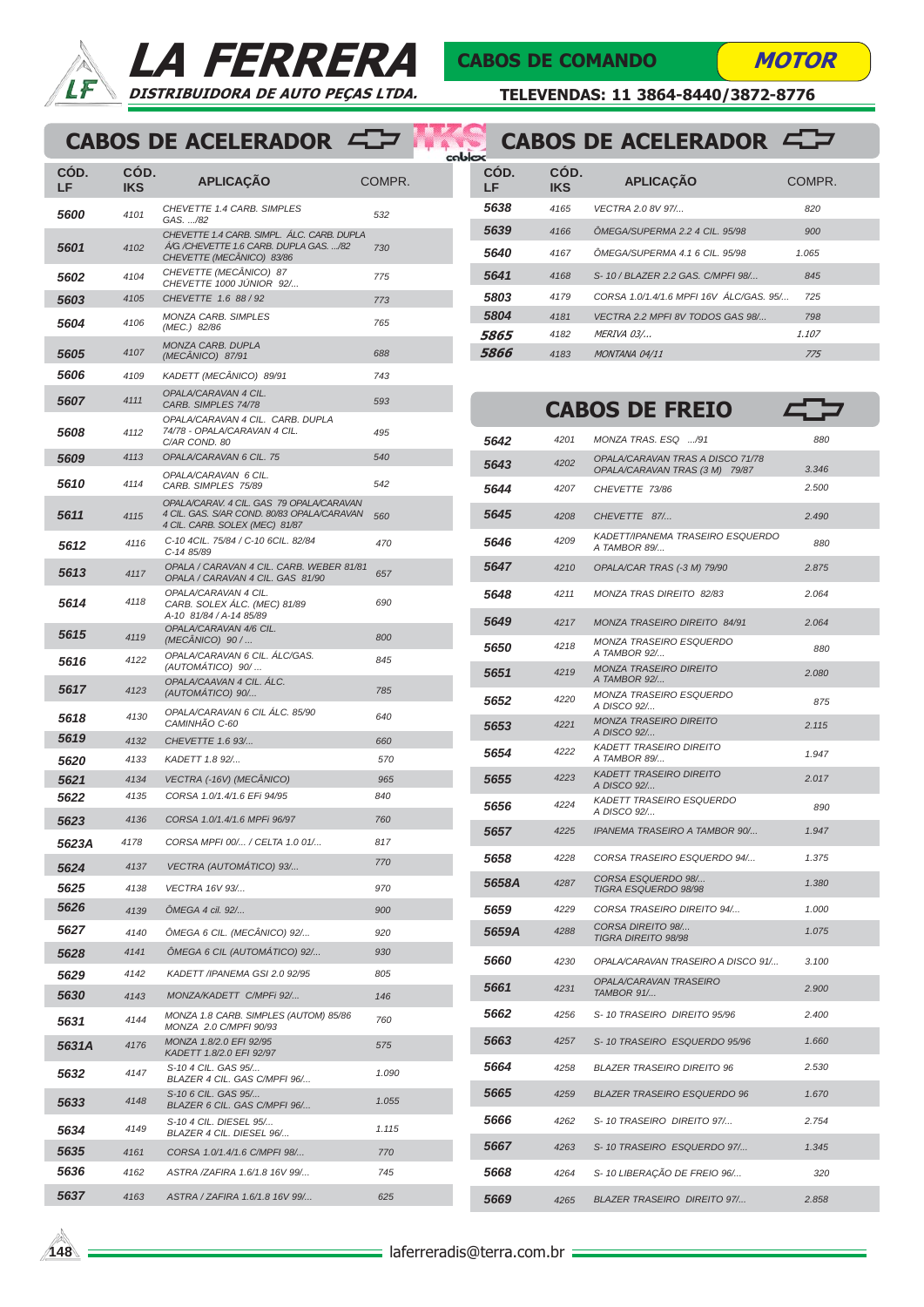



 $\sqrt{2}$ 

#### CABOS DE COMANDO

**MOTOR** 

TELEVENDAS: 11 3864-8440/3872-8776

### CABOS DE FREIO

|            |                    |                                                                                                                                                                                                                                         |        | cab |
|------------|--------------------|-----------------------------------------------------------------------------------------------------------------------------------------------------------------------------------------------------------------------------------------|--------|-----|
| CÓD.<br>LF | CÓD.<br><b>IKS</b> | <b>APLICAÇÃO</b>                                                                                                                                                                                                                        | COMPR. |     |
| 5670       | 4266               | <b>BLAZER TRASEIRO ESQUERDO 97/</b>                                                                                                                                                                                                     | 1.440  |     |
| 5671       | 4267               | CORSA PICK-UP 94/                                                                                                                                                                                                                       | 1.510  |     |
| 5672       | 4268               | <b>TRAFIC TRASEIRO DIREITO TODOS</b>                                                                                                                                                                                                    | 1.295  |     |
| 5673       | 4269               | <b>TRAFIC TRASEIRO ESQUERDO TODOS</b>                                                                                                                                                                                                   | 1.290  |     |
| 5674       | 4282               | MONZA TIRANTE DA ALAVANCA P/ FREIO TDS                                                                                                                                                                                                  | 160    |     |
| 5675       | 4283               | <b>ASTRA TRASEIRO 99/</b>                                                                                                                                                                                                               | 2.500  |     |
| 5755       | 4285               | CELTA ESQUERDO 01/                                                                                                                                                                                                                      | 1.355  |     |
| 5756       | 4286               | CELTA DIREITO 01/                                                                                                                                                                                                                       | 1.065  |     |
| 5757       | 4289               | NOVO CORSA ESQUERDO 02/03                                                                                                                                                                                                               | 1.097  |     |
| 5758       | 4290               | NOVO CORSA DIREITO 02/                                                                                                                                                                                                                  | 810    |     |
| 5759       | 4291               | MONTANA 04/                                                                                                                                                                                                                             | 1.335  |     |
| 5760       | 42.92              | ASTRA TRAS. (C/FD ABS) 99/                                                                                                                                                                                                              | 1.280  |     |
| 5760A      | 4293               | <b>VECTRA TRASEIRO 97/02</b>                                                                                                                                                                                                            | 1.560  |     |
| 5761       | 4297               | ZAFIRA TRAS. (C/FD) 01/                                                                                                                                                                                                                 | 1.358  |     |
| 5762       | 4298               | MERIVA (C/FD) FLEX 03/                                                                                                                                                                                                                  | 1.288  |     |
| 5762A      | 4299               | MERIVA (C/FT) FLEX 03/                                                                                                                                                                                                                  | 1.268  |     |
| 5805       | 42101              | ASTRA complemento TRAS. (FT) GAS 99/01<br>ZAFIRA compl. TRAS. (FT) GAS/FLEX 99/01<br>MERIVA compl. TRAS. (FT) GAS/FLEX 03/<br>MONTANA complemento (FT) GAS/FLEX 04/<br>NOVO VECTRA complemento TRAS.<br>(rodas 4 furos FT) GAS/FLEX 06/ | 190    |     |
| 5867       | 42112              | CORSA SEDAN/HATCH - Traseiro 02/                                                                                                                                                                                                        | 210    |     |
|            |                    |                                                                                                                                                                                                                                         |        |     |

| œ          |             | <b>CABOS DE VELOCÍMETRO</b>                                    |               |
|------------|-------------|----------------------------------------------------------------|---------------|
| CÓD.<br>LF | CÓD.<br>IKS | <b>APLICACÃO</b>                                               | <b>COMPR.</b> |
| 5687       | 4401        | CHEVETTE 73/82                                                 | 1.580         |
| 5688       | 4402        | CHEVETTE 83/89<br>CHEVETTE 1000 Jr. 92/                        | 1.600         |
| 5689       | 4403        | CHEVETTE 90 /                                                  | 1.630         |
| 5690       | 4404        | MONZA STD 82/84<br>MONZA SL 85/                                | 860           |
| 5691       | 4405        | MONZA SLE (MEC) 85 / 91<br>MONZA SL/SLE (S/COMPUT) /91         | 920           |
| 5692       | 4407        | OPALA/CARAVAN 6 CIL. 3/4 M /84                                 | 1.880         |
| 5693       | 4408        | OPALA/CARAVAN 4 CIL. 3/4 M /84                                 | 1.780         |
| 5694       | 4409        | OPALA/CARAVAN (AUT) 74/84                                      | 1.660         |
| 5695       | 4410        | OPALA/CARAVAN (AUT) 85/88                                      | 1.620         |
| 5696       | 4411        | OPALA/CAR (AUT) 89/90                                          | 1.740         |
| 5697       | 4412        | OPALA/CAR 6 CIL. 4/5M 85/90                                    | 1.620         |
| 5698       | 4413        | OPALA/CAR 4 CIL. 4/5M 85/90                                    | 1.470         |
| 5699       | 4420        | KADETT SLE/GL (C/COMPUTADOR) 89/<br>KADETT (CÂMBIO MANUAL) 92/ | 900           |
| 5700       | 4421        | <b>MONZA 92/</b>                                               | 840           |
| 5701       | 4423        | CORSA TODOS                                                    | 845           |
| 5702       | 4425        | OPALA/CARAVAN 4 CIL. 5M<br>S/DESEMB. 82/84                     | 1.440         |
| 5703       | 4426        | OPALA/CARAVAN 4 CIL.<br>S/DIR. HIDRAULICA 91/                  | 1.125         |
| 5704       | 4427        | OPALA/CARAVAN 6 CIL. 4M<br>C/DESEMB. 82/84                     | 1.600         |
| 5705       | 4428        | OPALA/CARAVAN 6 CIL.<br>S/DIR. HIDRÁULICA 91/                  | 1.460         |
| 5706       | 4429        | ÔMEGA 4 CIL. 92/                                               | 1.250         |
| 5707       | 4430        | VECTRA (MECÂNICA) 93/                                          | 850           |
| 5708       | 4431        | VECTRA (AUTOMÁTICO) 93/                                        | 850           |
| 5709       | 4449        | CORSA HATCH BACK 3P (AUTOMÁTICO) 96/                           | 835           |
| 5710       | 4450        | ÔMEGA 4 CIL. 92/                                               | 1.250         |

|       |      | <b>CABOS DE EMBREAGEM</b>                                  |       |
|-------|------|------------------------------------------------------------|-------|
| 5676  | 4302 | CHEVETTE 11/74 ATÉ 09/76                                   | 1.170 |
| 5677  | 4303 | CHEVETTE 10/76                                             | 1.142 |
| 5678  | 4304 | MONZA C/CAPA DUPLA  05/93                                  | 795   |
| 5679  | 4305 | <b>KADETT/IPANEMA</b><br>C/CAPA DUPLA 89/90                | 817   |
| 5680  | 4306 | OPALA/CARAVAN TODOS                                        | 855   |
| 5681  | 4316 | MONZA (C/ CAPA DUPLA) 06/93                                | 845   |
| 5682  | 4317 | KADETT (C/ CAPA DUPLA) 06/94<br>VECTRA (C/ CAPA DUPLA) 94/ | 854   |
| 5683  | 4318 | CORSA 1.0/1.4 94/96 / CELTA 00/                            | 620   |
| 5683A | 4326 | CORSA 1.0/1.6 8/16V MPFI 94/                               | 726   |
| 5684  | 4319 | ÔMEGA (C/ CAPA DUPLA) TODOS                                | 1.227 |
| 5685  | 4324 | CORSA 1.0/1.4/1.6 MPFi 97/                                 | 775   |
| 5686  | 4325 | KADETT 91 ATÉ 05/94                                        | 820   |
| 5868  | 4328 | AGILE 12/                                                  | 800   |

| CABOS DIVERSOS <sup>®</sup> ENERT EST |  |  |  |
|---------------------------------------|--|--|--|
|---------------------------------------|--|--|--|

| 5750 | 1801 | LIMITADOR TAMPA TRAS. VW - SAVEIRO 80/97  | 480 |
|------|------|-------------------------------------------|-----|
| 5751 | 1802 | LIMITADOR TAMPA TRAS. VW - SAVEIRO 98/    | 555 |
| 5752 | 3801 | I IMITADOR TAMPA TRAS FIAT - PIKC-LIP 89/ | 625 |
| 5753 | 4801 | LIMITADOR TAMPA TRAS. GM - CHEVY 84/94    | 345 |
| 5754 | 4802 | I IMITADOR TAMPA TRAS GM - CORSA 95/      | 425 |

|                    |      | <b>CABOS DE CAPO</b>                                |       |
|--------------------|------|-----------------------------------------------------|-------|
| 5711               | 4501 | CHEVETTE 73/82                                      | 1.430 |
| 5712               | 4502 | OPALA/CARAVAN 69/74                                 | 1.530 |
| 5713               | 4503 | OPALA/CARAVAN 75/83                                 | 820   |
| 5714               | 4504 | MONZA (C/ALAVANCA) /90<br>CHEVETTE (C/ALAVANCA) 83/ | 1.640 |
| 5715               | 4505 | MONZA (C/ALAVANCA) 91/                              | 1.725 |
| 5716               | 4506 | OPALA/CARAVAN (C/ALAV) 84/                          | 1.058 |
| 5717               | 4507 | KADETT (C/ ALAVANCA) TODOS                          | 1.640 |
| 5718               | 4508 | CORSA (C/ ALAVANCA) TODOS                           | 1.969 |
| 5719               | 4509 | ÔMEGA (C/ ALAVANCA) 92/                             | 1.915 |
| 5720               | 4510 | VECTRA (C/ ALAVANCA) 93/                            | 1.650 |
| 5763               | 4512 | ZAFIRA (C/ ALAVANCA) 01/                            | 1.670 |
| 5764               | 4513 | ASTRA (C/ ALAVANCA) 99/03                           | 1.710 |
| 5765               | 4514 | MERIVA (C/ ALAVANCA) 03/                            | 1.755 |
| 5766               | 4515 | CELTA (C/ ALAVANCA) 01/                             | 1.385 |
| 5767               | 4516 | S-10/BLAZER (C/ ALAVANCA) GAS/DIESEL 92/            | 2.037 |
| 5768               | 4517 | VECTRA (C/ ALAVANCA) 97/                            | 1.730 |
| 5869               | 4518 | MONTANA/CORSA (C/Alavanca) 04/11                    | 1.715 |
| <i><b>5870</b></i> | 4519 | VECTRA 06/ (C/Alavanca)                             | 1.710 |